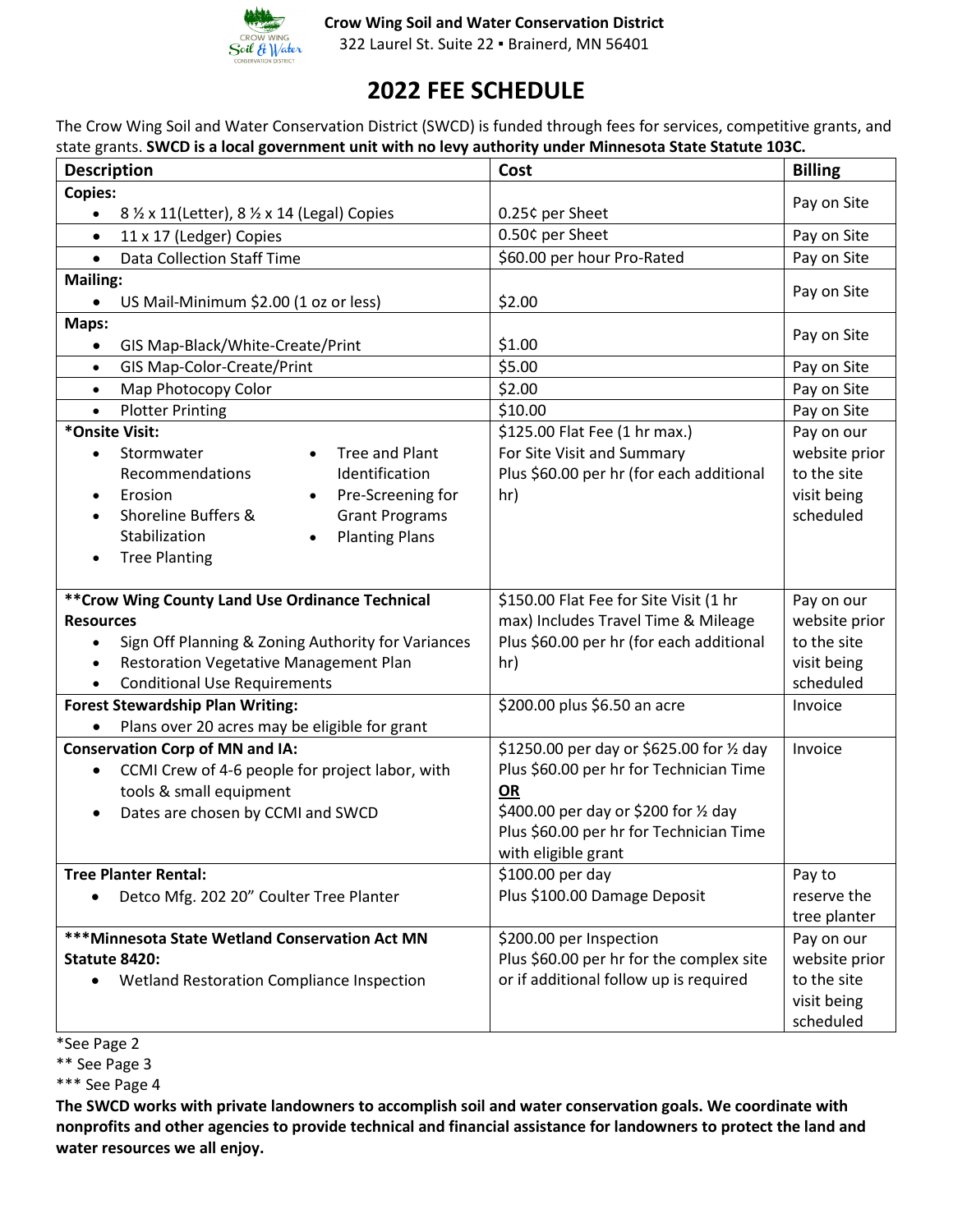

## **\*Onsite Visit with an SWCD Technician**

A landowner requests SWCD Technician's help with a Conservation Project.

- 1. Landowner fills out SWCD Assistance Form at https://www.cwswcd.org/swcd-assistance-form.
- 2. Landowner Pays the \$100 Site visit Fee at [https://www.cwswcd.org/product-page/on-site-technical-assistance](https://www.cwswcd.org/product-page/on-site-technical-assistance-or-wca-wetland)[or-wca-wetland.](https://www.cwswcd.org/product-page/on-site-technical-assistance-or-wca-wetland) We will not go out to the site or schedule a site visit until the \$100 fee is paid in full. This cost covers the SWCD Technician's time for a 1-hour long site visit and a written Volunteer Conservation Project Plan.
- 3. SWCD Technician contacts the landowner to schedule within 10 business days of receiving online request and payment
- 4. SWCD Technician will meet landowner onsite.
- 5. SWCD Technician will email landowner a site visit summary to the landowner within three weeks after the site visit was complete.
- 6. If a landowner wants a more in-depth plan an additional \$60 per hour will be charged.
- 7. If the landowner has any additional questions landowners will be billed at \$60 per hour.

|    | <b>Procedure Steps</b>                                                | Cost          | <b>Entity Billed</b> | <b>Notes</b>                                                                                       |
|----|-----------------------------------------------------------------------|---------------|----------------------|----------------------------------------------------------------------------------------------------|
| 1. | Initial Site Visit                                                    | \$150         | Landowner            | Drive, Time, Photos, and<br>Conversation with the<br>Landowner                                     |
|    | 2. Volunteer Conservation<br>Project Plan                             |               | Landowner            |                                                                                                    |
|    | 3. Volunteer Conservation<br>Project Plan (more in-<br>depth request) | \$60 per hour | Landowner            |                                                                                                    |
| 4. | <b>Additional Questions</b>                                           | \$60 per hour | Landowner            | The technician will have to<br>track time spent on<br>individual landowners and<br>use discretion. |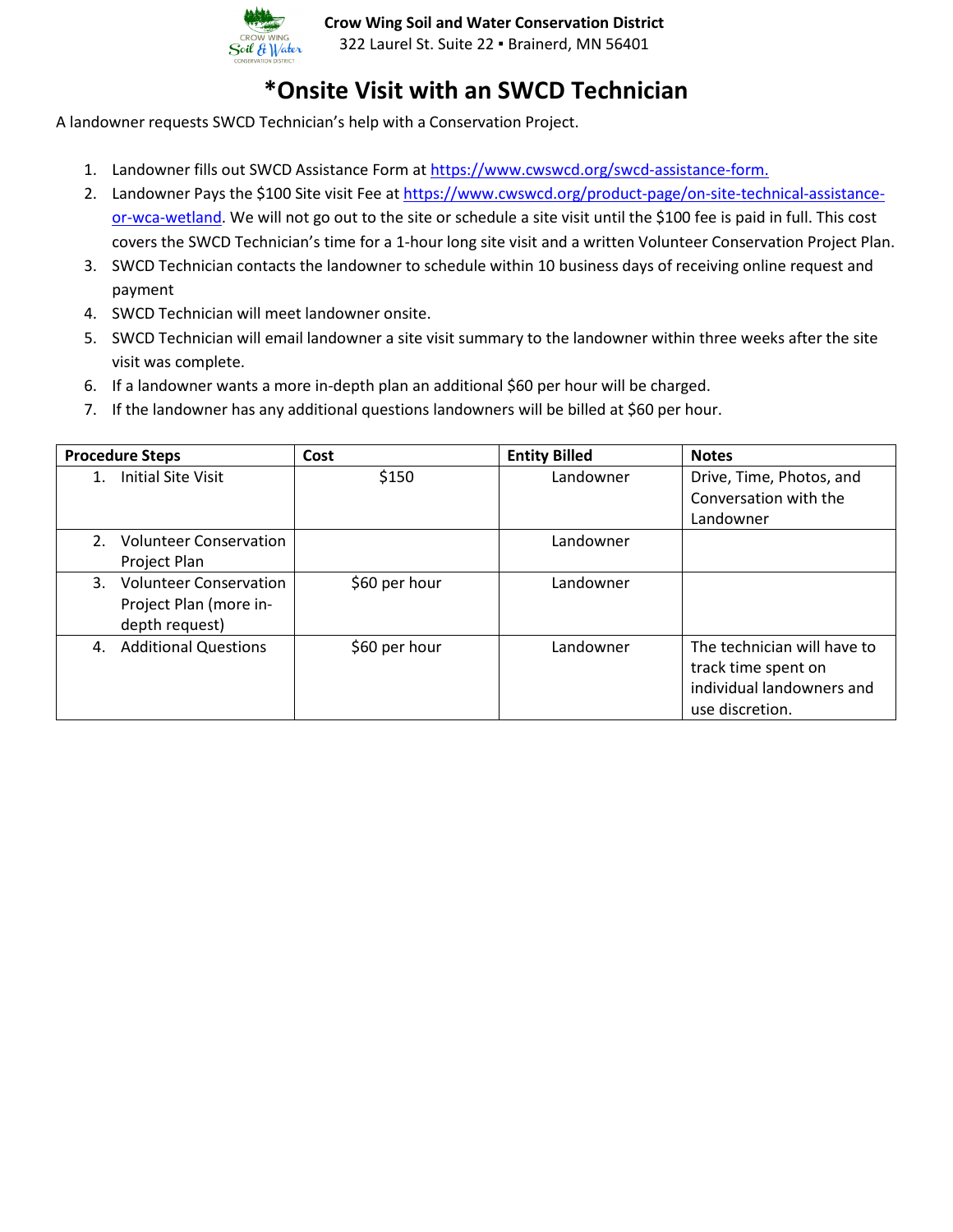

## **\*\*Crow Wing County Land Use Technical Resources**

- 1. Landowner is notified of a Crow Wing County (CWC) ordinance requirement, conditional use, CWC Board of Adjustment recommendations, violation within CWC Landuse Ordinance.
- 2. Landowner visits [cwswcd.org](https://www.cwswcd.org/product-page/on-site-technical-assistance-or-wca-wetland) and pays the fee. This cost covers the SWCD Technician's time for a 1-hour long site visit, site visit summary, onsite pre-construction meeting, final inspection, and final summary.
- 3. SWCD Technician will contact the landowner to schedule a site visit after payment is received in-full.
- 4. SWCD Technician will meet landowner onsite and document the violation(s) related to vegetative restoration or wetland compliance.
- 5. General Violation notes and photos will be sent to CWC Environmental Services Staff, and the landowner.
- 6. Landowners can choose to work with the SWCD to come up with a Vegetative Management Plan or go with an outside contractor.
	- a. SWCD: CW SWCD staff develop a Vegetative Management Plan. If the site is complex, we will request the landowner go with an outside contractor, at which, additional charges may apply.
	- b. Outside Contractor: If the landowner chooses to go through a contractor, the Vegetative Management Plan will need to be approved by CW SWCD *before any work is performed.*
		- i. General Vegetative Management Plan is reviewed by CW SWCD is covered for up to two hours. If any additional time is spent reviewing and editing the plan, the landowner will be charged an additional \$60 per hour.
- 7. Once the plan is approved, a pre-construction meeting will be scheduled between the landowner and an outside contractor, if applicable.
- **8.** Once the restoration is completed, the landowner will notify CW SWCD for a final inspection.
	- **a.** CWC will review CW SWCD Inspection Report to verify compliance and sign final documentation.
- 9. \*Once the restoration is approved, the landowner will regain compliance. If restoration is not approved because planting was done outside of "Green Up", the inspection will need to happen the following year after "Green Up." If the landowner has additional questions, they should be directed to CWC Environmental staff, not CW SWCD. The landowner may be charged a rate of \$60/hour for additional questions to be answered.

|    | <b>Procedure Steps</b>                      | Cost                                   | <b>Entity Billed</b> | <b>Notes</b>                                                                                    |
|----|---------------------------------------------|----------------------------------------|----------------------|-------------------------------------------------------------------------------------------------|
|    | Initial Site Visit                          | \$150                                  | Landowner            | Drive Time, mileage, summary &<br>communication.                                                |
| 2. | <b>Vegetative Management</b><br>Plan        | N/A                                    | County or Landowner  | Landowner coordinates with<br>contractor or CW SWCD                                             |
| 3. | <b>Vegetative Management</b><br>Plan Review | < 2 hours covered,<br>after \$60/hour. | County or Landowner  | If going with outside contractor.                                                               |
| 4. | <b>Pre-Construction</b><br>Meeting          | N/A                                    | County               | Between SWCD Staff, landowner &<br>outside contractor if applicable.                            |
| 5. | Final Inspection &<br>Document              | N/A                                    | County               |                                                                                                 |
| 6. | <b>Additional Questions</b>                 | \$60/hour                              | Landowner            | The technician will have to track<br>time spent on individual landowners<br>and use discretion. |

*\*Green Up Definition: "Growing season indicators include soil temperature (41 °F at 12 inches below the soil surface) and aboveground growth development of vascular plants (referred to as the "green up" indicator). The green up indicator is the most frequently used and includes emergence of herbaceous plants from the ground, bud burst on woody plants, and emergence or opening of flowers)." MN BWSR*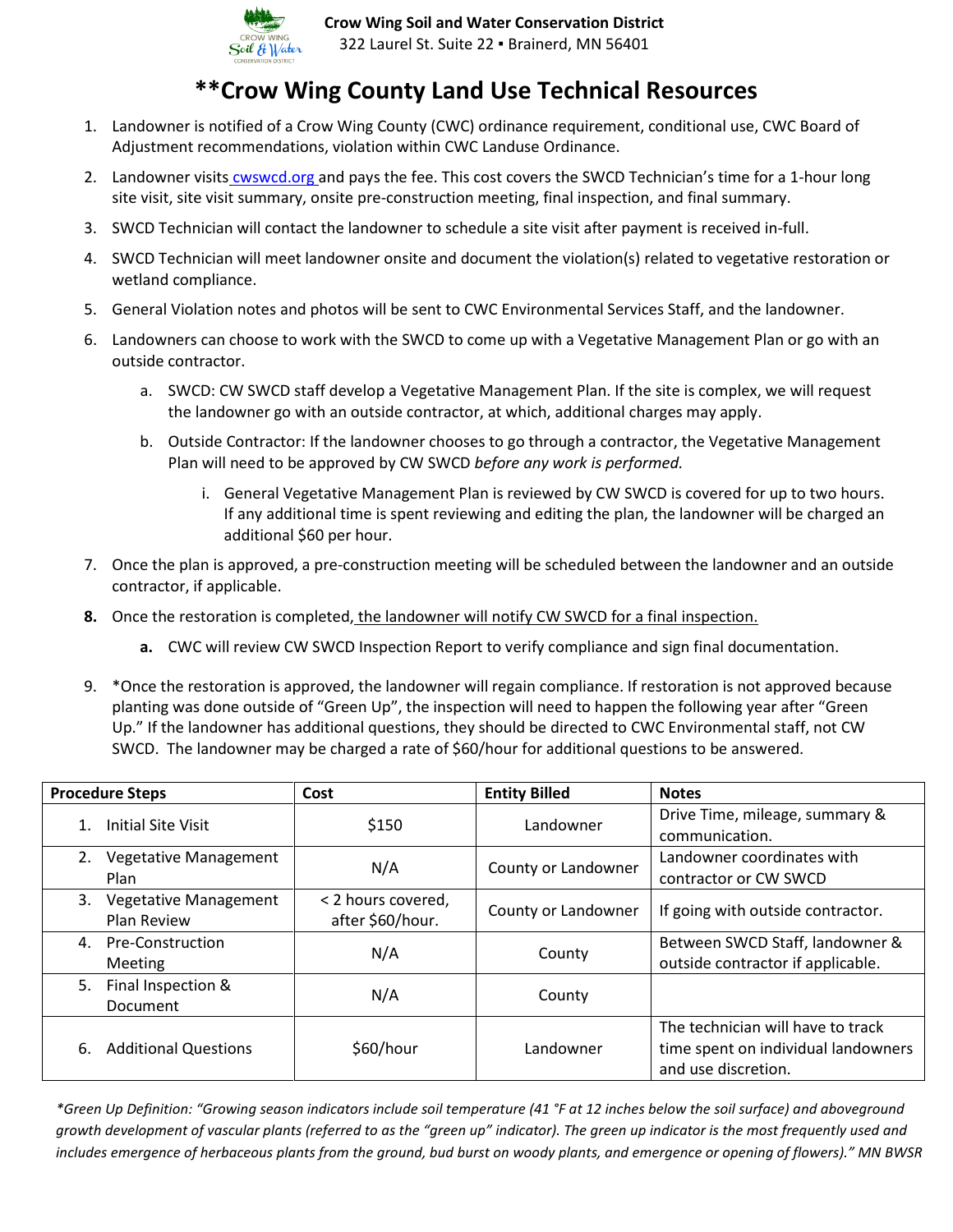

# **\*\*\*Minnesota State Wetland Conservation Act Compliance Inspection MN Statute 8420**

- 1. Landowner receives Wetland Violation notification i.e., served a Restoration Order (RO) (according to Minnesota State Law Chapter 8420, part 8420.0900) by CW SWCD staff &/or The Department of Natural Resources (DNR), within Crow Wing County.
- 2. Landowner visits: <https://www.cwswcd.org/product-page/on-site-technical-assistance-or-wca-wetland> website and Pays \$200 Wetland Site Visit. Staff will not go out to the site until the \$200 fee is paid in full. This cost covers the SWCD Technician's time for a 1-hour long site visit and up-to 1-hour pre-construction meeting after the landowner has received the detailed Restoration Order with restoration plan details.
- 3. SWCD Technician will contact the landowner to discuss a date and time for the site visit after payment is received by CW SWCD.
- 4. SWCD Technician will meet landowner onsite and document Wetland Violation.
- 5. Wetland Violation notes and photos will be sent to all parties involved including but not limited to; Landowner, DNR, Crow Wing County Environmental Staff & other state or federal agencies.
- 6. Landowner can choose to work with the SWCD to come up with a Wetland Vegetative Management Plan or choose an outside contractor.
	- a. SWCD: If not indicated on a RO, CW SWCD staff writes a Wetland Vegetative Management Plan in-order to ensure landowner will become compliant according to Minnesota State Law Chapter 8420, part 8420.0900. This may cost the landowner additional funds (over the initial \$200 site visit fee) to accommodate staff time. Technician will give an estimate of total cost after the RO is served. If the site is complex, we will request the landowner choose an outside contractor.
		- *i.* Outside Contractor: If landowner chooses to go through a contractor, the Vegetative Management Plan will need to be approved of by an SWCD Technician *before any work is performed.*
			- 1. Wetland Vegetative Management Plan review by CW SWCD is covered for up-to two hours. If any additional time is spent reviewing and editing the plan, the landowner will be charged an additional \$60 per hour.
- 7. Once plan is approved, a pre-construction meeting will be set-up onsite between the landowner and an outside contractor, if applicable.
- 8. Once restoration is complete, landowner will notify CW SWCD for final inspection.
- 9. \*Once the restoration is approved, landowner will regain compliance. If restoration is not approved because planting was done outside of "Green Up", the inspection will need to happen the following year after "Green Up." CW SWCD staff will contact the landowner once "Green Up" has developed.